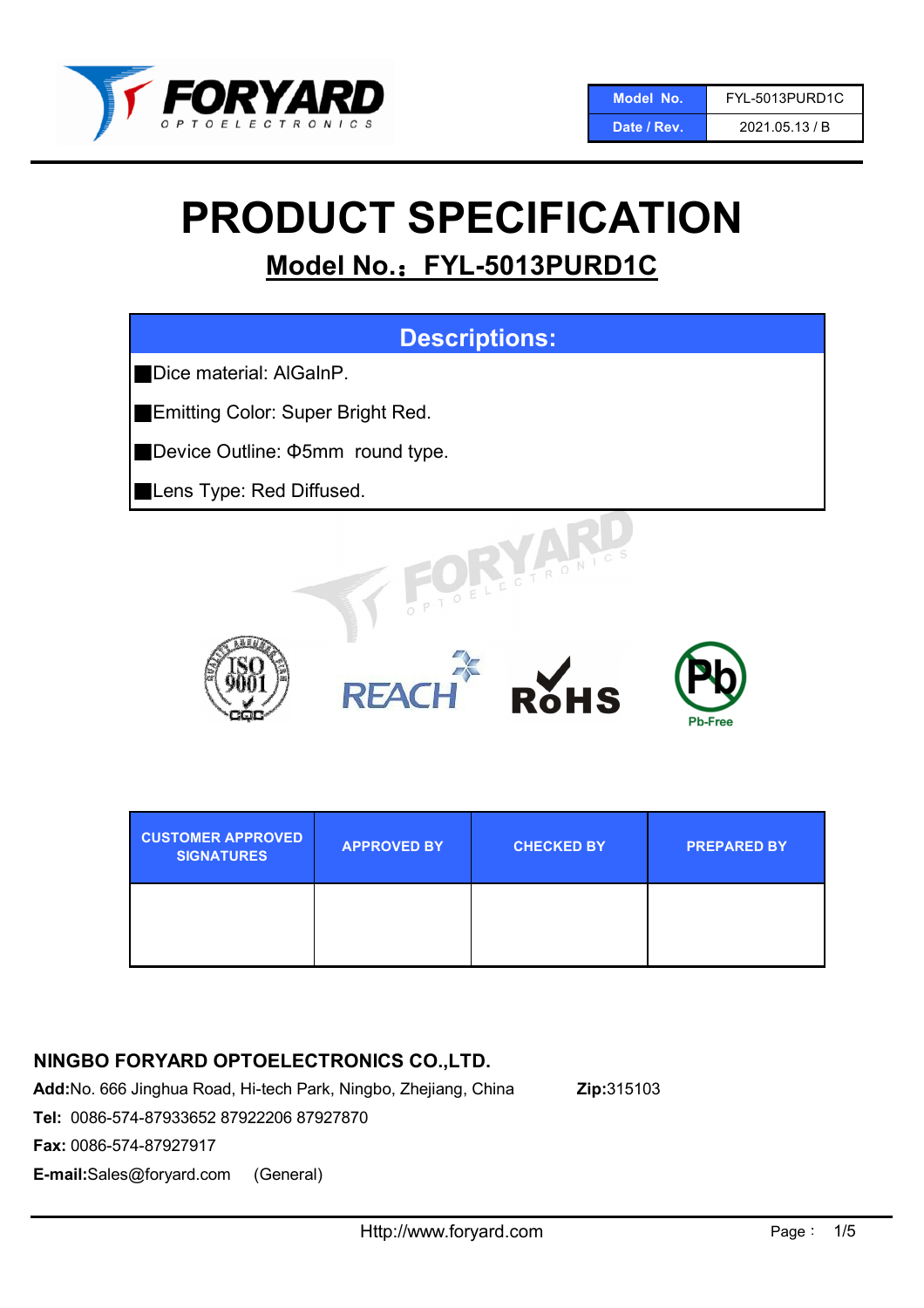

| Model No.   | FYL-5013PURD1C |  |  |
|-------------|----------------|--|--|
| Date / Rev. | 2021.05.13 / B |  |  |

#### Model No.: FYL-5013PURD1C

#### ■ Features

- 1.Low power consumption.
- 2.High efficiency.
- 3.General purpose leads.
- 4.High intensity.
- 5.RoHs compliant.
- Package configuration



#### Notes:

- 1. All dimensions are millimeters (inches)
- 2. Tolerance is ±0.25mm(.010") unless otherwise noted.
- 3. The specifications, characteristics and technical data described in the datasheet are subject to change without prior notice.
- 4.The drawing is different from the actual one, please refer to the sample.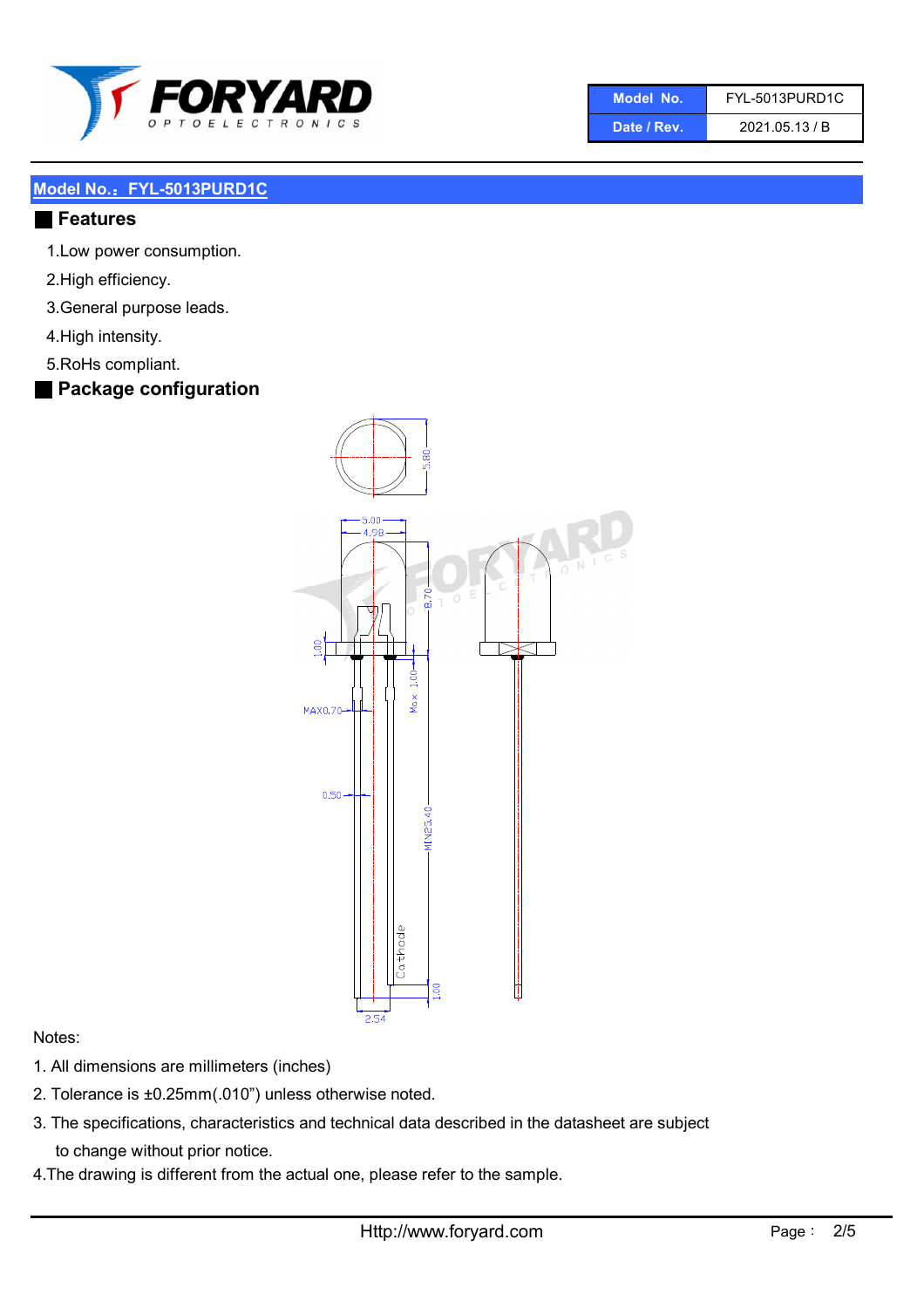

| Model No.   | <b>FYL-5013PURD1C</b> |  |  |
|-------------|-----------------------|--|--|
| Date / Rev. | 2021.05.13 / B        |  |  |

#### Model No.: FYL-5013PURD1C

## ■ Absolute Maximun Ratings(Ta=25°C)

| Parameter                                                 | MAX.               | Unit                                 |
|-----------------------------------------------------------|--------------------|--------------------------------------|
| Power Dissipation                                         | 75                 | mW                                   |
| Peak Forward Current (1/10 Duty Cycle, 0.1ms Pulse Width) | 100                | mA                                   |
| Continuous Forward Current                                | 30                 | mA                                   |
| Derating Linear From 50°C                                 | 0.4                | $mA$ <sup><math>c</math></sup>       |
| <b>Reverse Voltage</b>                                    | 5                  | v                                    |
| <b>Operating Temperature Range</b>                        |                    | -40 $^{\circ}$ C to +85 $^{\circ}$ C |
| Storage Temperature Range                                 | -40°C to +100°C    |                                      |
| Lead Soldering Temperature[4mm(.157") From Body]          | 260℃ for 5 Seconds |                                      |

#### ■ Typical Electrical &Optical Charcteristics(Ta=25°C)

| Parameter                       | Symbol                  | Min. | Typ.       | Max.                                  | <b>Unit</b> | <b>Test Condition</b> |
|---------------------------------|-------------------------|------|------------|---------------------------------------|-------------|-----------------------|
| Luminous Intensity              | I <sub>V</sub>          | 1380 | 2300       | 3800                                  | mcd         |                       |
| <b>Viewing Angle</b>            | $2\theta_{1/2}$         |      | $25^\circ$ | ---                                   | Deg         |                       |
| <b>Peak Emission Wavelength</b> | λp                      | ---  | 630        | $\hspace{0.05cm}$ – $\hspace{0.05cm}$ | nm          | $IF = 20mA$           |
| <b>Dominant Wavelength</b>      | λd                      | 618  | 624        | 630                                   | nm          |                       |
| <b>Spectral Line Half-Width</b> | $\triangle \lambda$     | ---  | 20         | $- -$                                 | nm          |                       |
| <b>Forward Voltage</b>          | $\mathsf{V}_\mathsf{F}$ | 1.8  | 2.1        | 2.4                                   | V           |                       |
| <b>Reverse Current</b>          | <sup>I</sup> R          | ---  | ---        | 10                                    | μA          | VR=5V                 |

#### Note:

1.Luminous Intensity is based on the Foryard standards.

#### 2.Pay attention about static for InGaN

#### ■Luminous Intensity Guide (Unit: mcd) @IF=20mA

| Code                    | N <sub>17</sub> | N18       | N <sub>19</sub> | N <sub>20</sub> |
|-------------------------|-----------------|-----------|-----------------|-----------------|
| Luminous Intensity(mcd) | 1380~1800       | 1800~2300 | 2300~3000       | 3000~3800       |

Tolerance of measurement of luminous intensity is ±15%

#### ■ Dominate Wavelength Guide (Unit: nm) @IF=20mA

| Code                    | R1      | R <sub>2</sub> | R3      | R4      |
|-------------------------|---------|----------------|---------|---------|
| Dominate Wavelength(nm) | 618~621 | $621 - 624$    | 624~627 | 627~630 |

Tolerance for each Dominate Wavelength bin is ±1nm

#### ■ Forward Voltage Guide (Unit: V) @IF=20mA

| Codel              | V2a     | V2b | V3a | V3b | V4a | V4b                                                                                              |
|--------------------|---------|-----|-----|-----|-----|--------------------------------------------------------------------------------------------------|
| Forward Voltage(V) | 1.8~1.9 |     |     |     |     | $\left  1.9 - 2.0 \right  2.0 - 2.1 \left  2.1 - 2.2 \right  2.2 - 2.3 \left  2.3 - 2.4 \right $ |

Tolerance of measurement of forward voltage is ±0.1V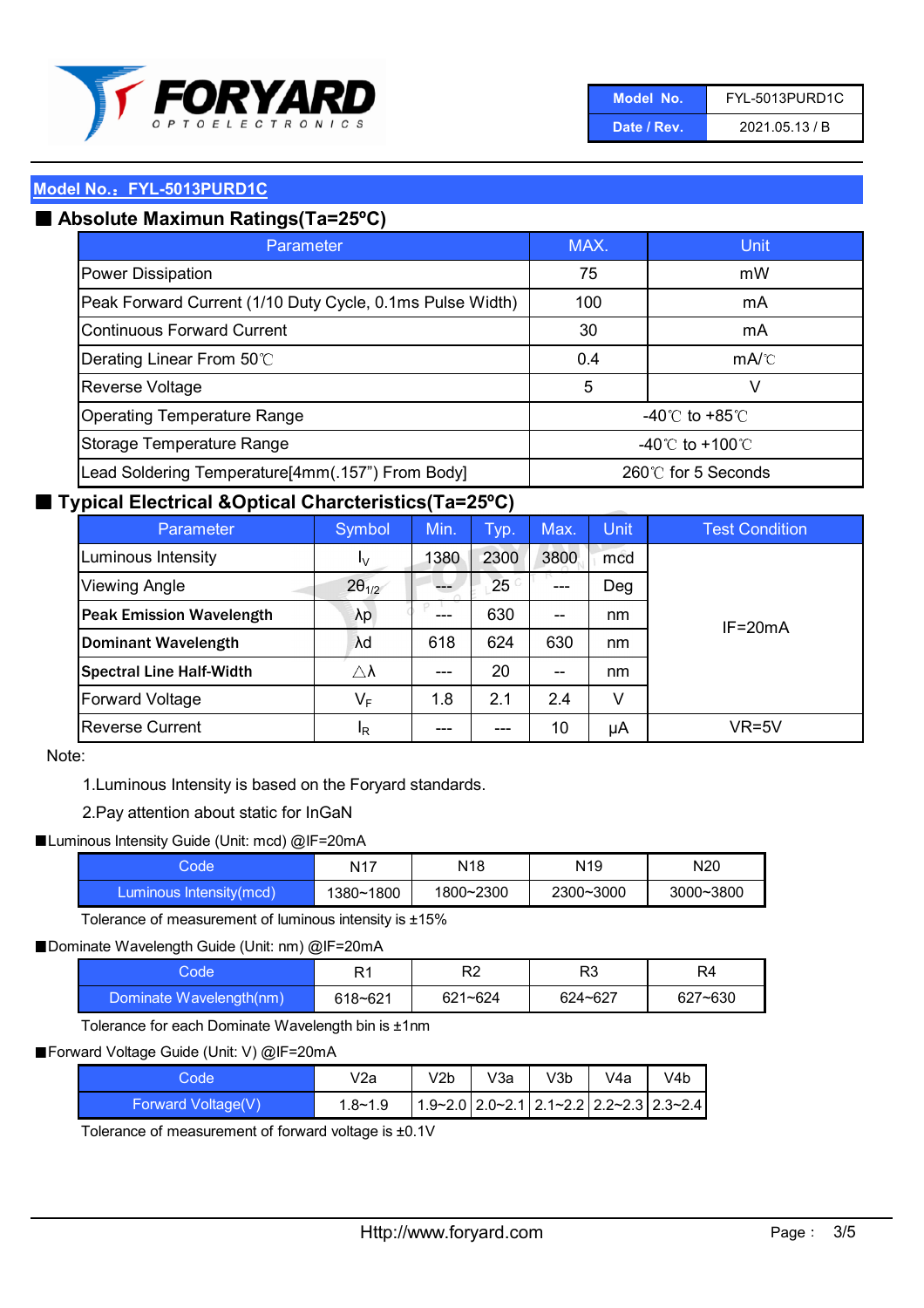

## Model No.: FYL-5013PURD1C

## ■ Typical Eletrical/Optical Characteristics Curves(Ta=25°C Unless Otherwise Noted)



■ Radiation pattern



Http://www.foryard.com Page: 4/5